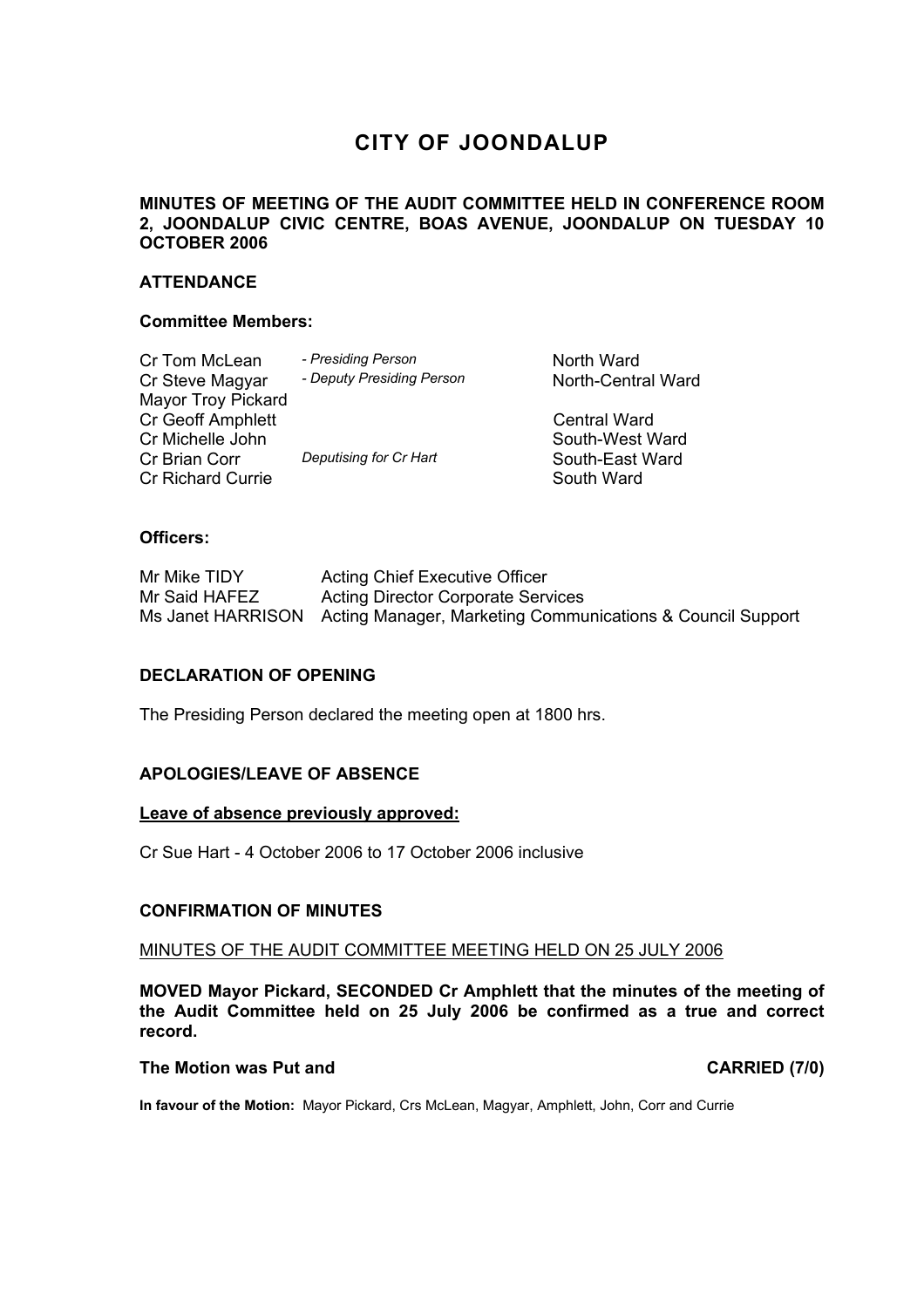# **ANNOUNCEMENTS BY THE PRESIDING PERSON WITHOUT DISCUSSION**

Nil.

## **DECLARATIONS OF INTEREST**

#### **Disclosure of Financial Interests**

Nil.

#### **Disclosure of interest affecting impartiality**

| <b>Name/Position</b>      | <b>Mr Mike Tidy</b> - Acting Chief Executive Officer                 |  |
|---------------------------|----------------------------------------------------------------------|--|
| <b>Item No/Subject</b>    | Item 1 – Supplementary Appointment of Auditors                       |  |
| <b>Nature of interest</b> | Interest that may affect impartiality.                               |  |
| <b>Extent of Interest</b> | Mr Tidy's brother is an employee of Deloitte, but not an auditor and |  |
|                           | not part of the audit team for the City of Joondalup.                |  |

# **IDENTIFICATION OF MATTERS FOR WHICH THE MEETING MAY SIT BEHIND CLOSED DOORS**

Nil.

#### **PETITIONS AND DEPUTATIONS**

Nil.

# **ITEM 1 SUPPLEMENTARY APPOINTMENT OF AUDITOR – [58591]**

**WARD:** All

**RESPONSIBLE** Mr Mike Tidy **DIRECTOR:** Acting Chief Executive Officer

The Audit Committee is required to recommend the auditor to Council in accordance with the requirements of Section 7.3 of the Local Government Act 1995.

A profile of the recommended auditor, Mr Tim Richards, was provided to Committee Members – Attachment 1 refers.

**MOVED Mayor Pickard SECONDED Cr Amphlett that the Audit Committee RECOMMENDS that Council, in accordance with Section 7.3 of the Local Government Act 1995 APPOINTS Mr Timothy Richards of Deloitte as auditor to the City of Joondalup for the 2005/06 financial year, with the appointment to be in accordance with the terms and conditions outlined in the Local Government (Audit) Regulations 1996.** 

Discussion ensued.

#### **The Motion was Put and CARRIED (7/0) CARRIED (7/0)**

**In favour of the Motion:** Mayor Pickard, Crs McLean, Magyar, Amphlett, John, Corr and Currie